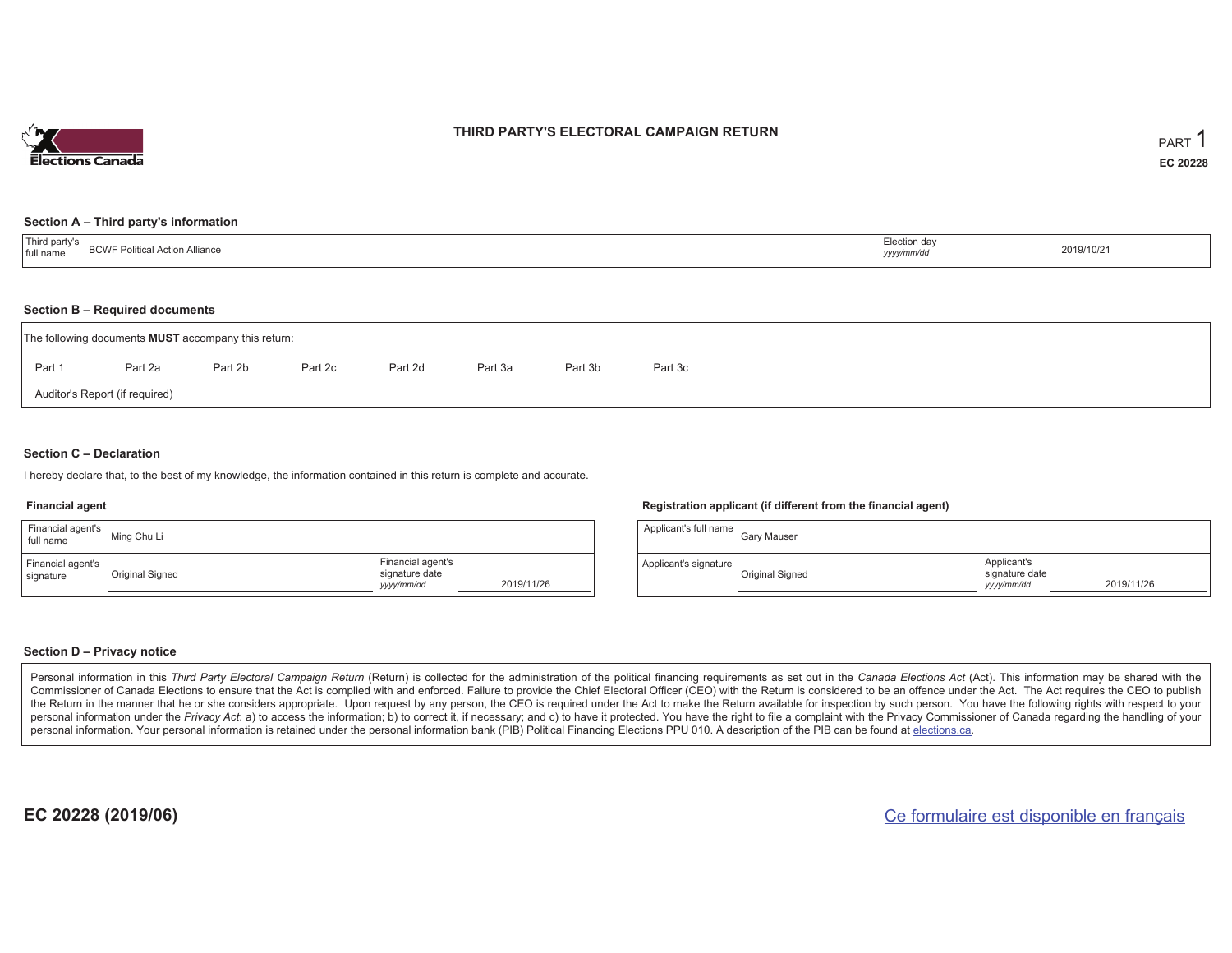

### **THIRD PARTY'S ELECTORAL CAMPAIGN RETURN HIRD PARTY'S ELECTORAL CAMPAIGN RETURN<br>Statement of monetary contributions received PART 2a**

| No.            | <b>Full name</b>                      | <b>Street</b> | <b>Street</b> | Apt. | City                                                                              | Prov./<br>Terr. | Postal<br>code | Date<br>received                                       | Individual | Business /<br>Commercial<br>organization | Government | <b>Trade union</b> | Corporation<br>without share<br>capital | Unincorporated<br>organization or<br>association |
|----------------|---------------------------------------|---------------|---------------|------|-----------------------------------------------------------------------------------|-----------------|----------------|--------------------------------------------------------|------------|------------------------------------------|------------|--------------------|-----------------------------------------|--------------------------------------------------|
|                |                                       | no.           |               |      |                                                                                   |                 |                | yyyy/mm/dd                                             | \$         | s.                                       | \$         | S.                 | \$                                      | \$                                               |
|                | Historical Arms Collectors Society    |               |               |      | Burnaby                                                                           | <b>BC</b>       | V5J 5G3        | 2018/05/31                                             |            |                                          |            |                    |                                         | 500.00                                           |
|                | 2 Kamloops + District Fish + Game     |               |               |      | Kamlopps                                                                          | BC              | <b>V2C 5K6</b> | 2019/04/18                                             |            |                                          |            |                    |                                         | 1,000.00                                         |
| $\mathbf{3}$   | Lumby & District Wildlife Association |               |               |      | Lumby                                                                             | BC              | <b>V0E 2G0</b> | 2017/06/22                                             |            |                                          |            |                    |                                         | 200.00                                           |
| 3              | Lumby & District Wildlife Association |               |               |      | Lumby                                                                             | BC              | <b>V0E 2G0</b> | 2018/08/08                                             |            |                                          |            |                    |                                         | 200.00                                           |
| $\overline{4}$ | Okanagan Regional Association         |               |               |      | Coldsream                                                                         | <b>BC</b>       | <b>V1B 2X8</b> | 2018/03/19                                             |            |                                          |            |                    |                                         | 25.00                                            |
| $\overline{4}$ | Okanagan Regional Association         |               |               |      | <b>Coldsream</b>                                                                  | BC              | <b>V1B 2X8</b> | 2018/12/03                                             |            |                                          |            |                    |                                         | 2,500.00                                         |
|                | 5 Ridgedale Rod & Gun Club            |               |               |      | Abbotsford                                                                        | <b>BC</b>       | <b>V4X 3R2</b> | 2016/06/14                                             |            |                                          |            |                    |                                         | 300.00                                           |
|                | 5 Ridgedale Rod & Gun Club            |               |               |      | Abbotsford                                                                        | <b>BC</b>       | <b>V4X 3R2</b> | 2017/01/12                                             |            |                                          |            |                    |                                         | 300.00                                           |
| 5 <sup>5</sup> | Ridgedale Rod & Gun Club              |               |               |      | Abbotsford                                                                        | <b>BC</b>       | <b>V4X 3R2</b> | 2017/06/22                                             |            |                                          |            |                    |                                         | 300.00                                           |
| 5 <sup>5</sup> | Ridgedale Rod & Gun Club              |               |               |      | Abbotsford                                                                        | BC              | <b>V4X 3R2</b> | 2018/03/15                                             |            |                                          |            |                    |                                         | 300.00                                           |
|                | 5 Ridgedale Rod & Gun Club            |               |               |      | Abbotsford                                                                        | BC              | <b>V4X 3R2</b> | 2019/03/16                                             |            |                                          |            |                    |                                         | 600.00                                           |
|                | 6 Gary Mauser                         |               |               |      | Coquitlam                                                                         | BC              | V3K 5T9        | 2018/10/22                                             | 1,000.00   |                                          |            |                    |                                         |                                                  |
|                | 6 Gary Mauser                         |               |               |      | Coquitlam                                                                         | <b>BC</b>       | V3K 5T9        | 2019/09/23                                             | 2,380.00   |                                          |            |                    |                                         |                                                  |
|                | 6 Gary Mauser                         |               |               |      | Coquitlam                                                                         | BC              | <b>V3K 5T9</b> | 2019/10/20                                             | 96.00      |                                          |            |                    |                                         |                                                  |
|                |                                       |               |               |      |                                                                                   |                 |                | Totals carried forward from previous page \$           |            |                                          |            |                    |                                         |                                                  |
|                |                                       |               |               |      | Total amount of monetary contributions by contributors who gave over \$200 (A)    |                 |                |                                                        | 3,476.00   |                                          |            |                    |                                         | 6,225.00                                         |
|                |                                       |               |               |      |                                                                                   |                 |                | Number of contributors who gave over \$200             |            |                                          |            |                    |                                         |                                                  |
|                |                                       |               |               |      | Total amount of monetary contributions by contributors who gave \$200 or less (B) |                 |                |                                                        | 335.00     |                                          |            |                    |                                         |                                                  |
|                |                                       |               |               |      |                                                                                   |                 |                | Number of contributors who gave \$200 or less          | 5          |                                          |            |                    |                                         |                                                  |
|                |                                       |               |               |      |                                                                                   |                 |                | Total amount of all monetary contributions (A+B)       | 3,811.00   |                                          |            |                    |                                         | 6,225.00                                         |
|                |                                       |               |               |      |                                                                                   |                 |                | Number of contributors who gave monetary contributions | 6          |                                          |            |                    |                                         |                                                  |

| ' Thirc<br>party | nn.<br>Allianc<br>Action<br><b>LILIV</b> | aa'<br>2019/10/2<br>.<br>71/U<br>,,,,, | $P$ aqe |
|------------------|------------------------------------------|----------------------------------------|---------|
|------------------|------------------------------------------|----------------------------------------|---------|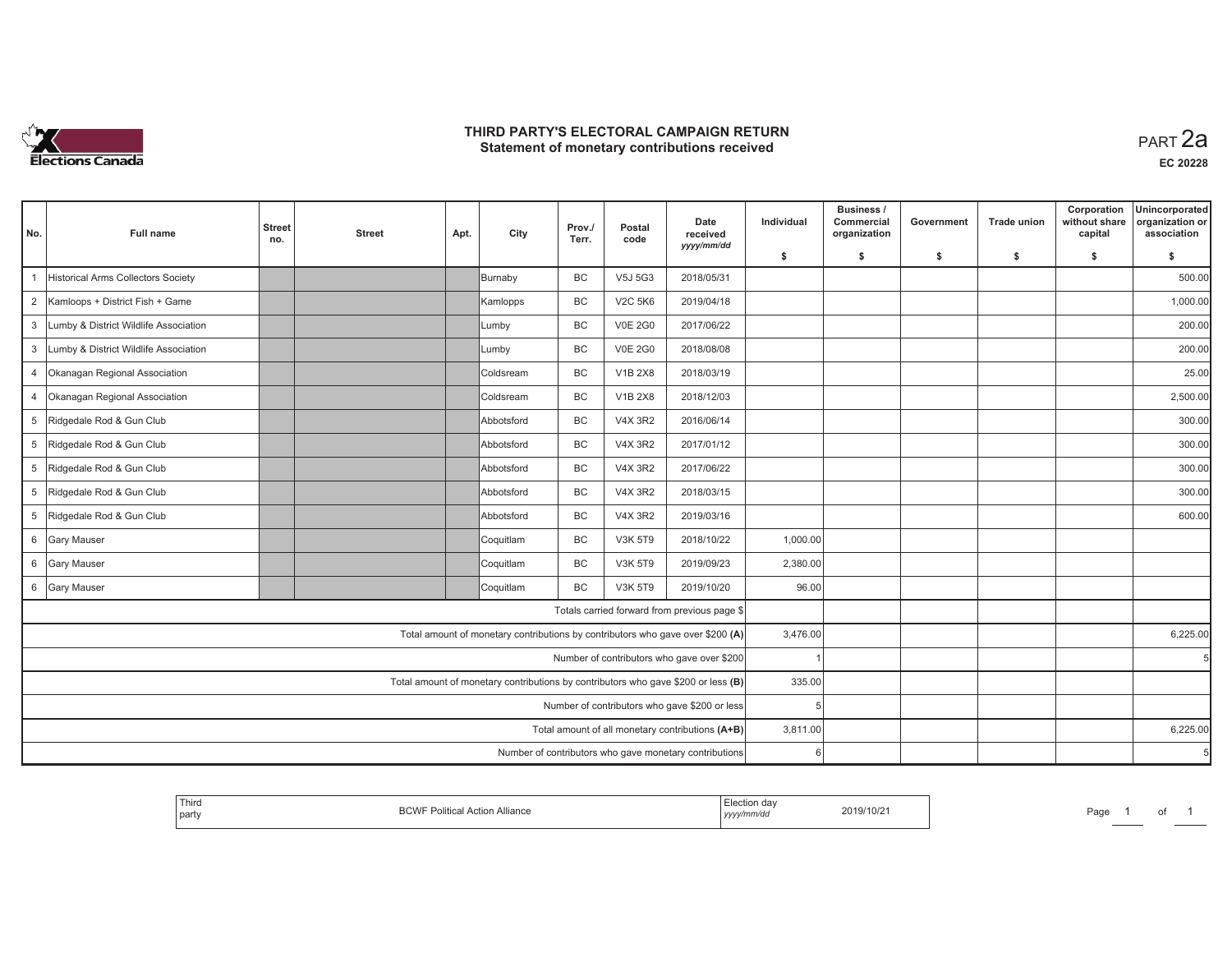

## **THIRD PARTY'S ELECTORAL CAMPAIGN RETURN**  THIRD PARTY'S ELECTORAL CAMPAIGN RETURN<br>Statement of non-monetary contributions received<br> **PART 2b**

| No. | Full name          | Street<br>no. | <b>Street</b> | Apt. | City      | Prov./<br>Terr. | Postal<br>code | Date<br>received                                                                      | Individual     | <b>Business /</b><br>Commercial<br>organization | Government | Trade union | Corporation<br>without share<br>capital | Unincorporated<br>organization or<br>association |
|-----|--------------------|---------------|---------------|------|-----------|-----------------|----------------|---------------------------------------------------------------------------------------|----------------|-------------------------------------------------|------------|-------------|-----------------------------------------|--------------------------------------------------|
|     |                    |               |               |      |           |                 |                | yyyy/mm/dd                                                                            | \$             | \$                                              | \$         | \$          | \$                                      | \$                                               |
|     | <b>Gary Mauser</b> |               |               |      | Coquitlam | BC              | <b>V3K 5T9</b> | 2019/10/21                                                                            | 246.00         |                                                 |            |             |                                         |                                                  |
|     |                    |               |               |      |           | BC              |                |                                                                                       |                |                                                 |            |             |                                         |                                                  |
|     |                    |               |               |      |           |                 |                |                                                                                       |                |                                                 |            |             |                                         |                                                  |
|     |                    |               |               |      |           |                 |                |                                                                                       |                |                                                 |            |             |                                         |                                                  |
|     |                    |               |               |      |           |                 |                |                                                                                       |                |                                                 |            |             |                                         |                                                  |
|     |                    |               |               |      |           |                 |                |                                                                                       |                |                                                 |            |             |                                         |                                                  |
|     |                    |               |               |      |           |                 |                |                                                                                       |                |                                                 |            |             |                                         |                                                  |
|     |                    |               |               |      |           |                 |                |                                                                                       |                |                                                 |            |             |                                         |                                                  |
|     |                    |               |               |      |           |                 |                |                                                                                       |                |                                                 |            |             |                                         |                                                  |
|     |                    |               |               |      |           |                 |                |                                                                                       |                |                                                 |            |             |                                         |                                                  |
|     |                    |               |               |      |           |                 |                |                                                                                       |                |                                                 |            |             |                                         |                                                  |
|     |                    |               |               |      |           |                 |                |                                                                                       |                |                                                 |            |             |                                         |                                                  |
|     |                    |               |               |      |           |                 |                |                                                                                       |                |                                                 |            |             |                                         |                                                  |
|     |                    |               |               |      |           |                 |                |                                                                                       |                |                                                 |            |             |                                         |                                                  |
|     |                    |               |               |      |           |                 |                | Totals carried forward from previous page \$                                          |                |                                                 |            |             |                                         |                                                  |
|     |                    |               |               |      |           |                 |                | Total amount of non-monetary contributions by contributors who gave over \$200 (A)    | 246.00         |                                                 |            |             |                                         |                                                  |
|     |                    |               |               |      |           |                 |                | Number of contributors who gave over \$200                                            |                |                                                 |            |             |                                         |                                                  |
|     |                    |               |               |      |           |                 |                | Total amount of non-monetary contributions by contributors who gave \$200 or less (B) |                |                                                 |            |             |                                         |                                                  |
|     |                    |               |               |      |           |                 |                | Number of contributors who gave \$200 or less                                         |                |                                                 |            |             |                                         |                                                  |
|     |                    |               |               |      |           |                 |                | Total amount of all non-monetary contributions (A+B)                                  | 246.00         |                                                 |            |             |                                         |                                                  |
|     |                    |               |               |      |           |                 |                | Number of contributors who gave non-monetary contributions                            | $\overline{1}$ |                                                 |            |             |                                         |                                                  |

| Third<br>  party | $\sim$ $\sim$<br>Alliance | wich day.<br>, yyyymmvar | 2019/10/2 | Page |  |  |  |
|------------------|---------------------------|--------------------------|-----------|------|--|--|--|
|------------------|---------------------------|--------------------------|-----------|------|--|--|--|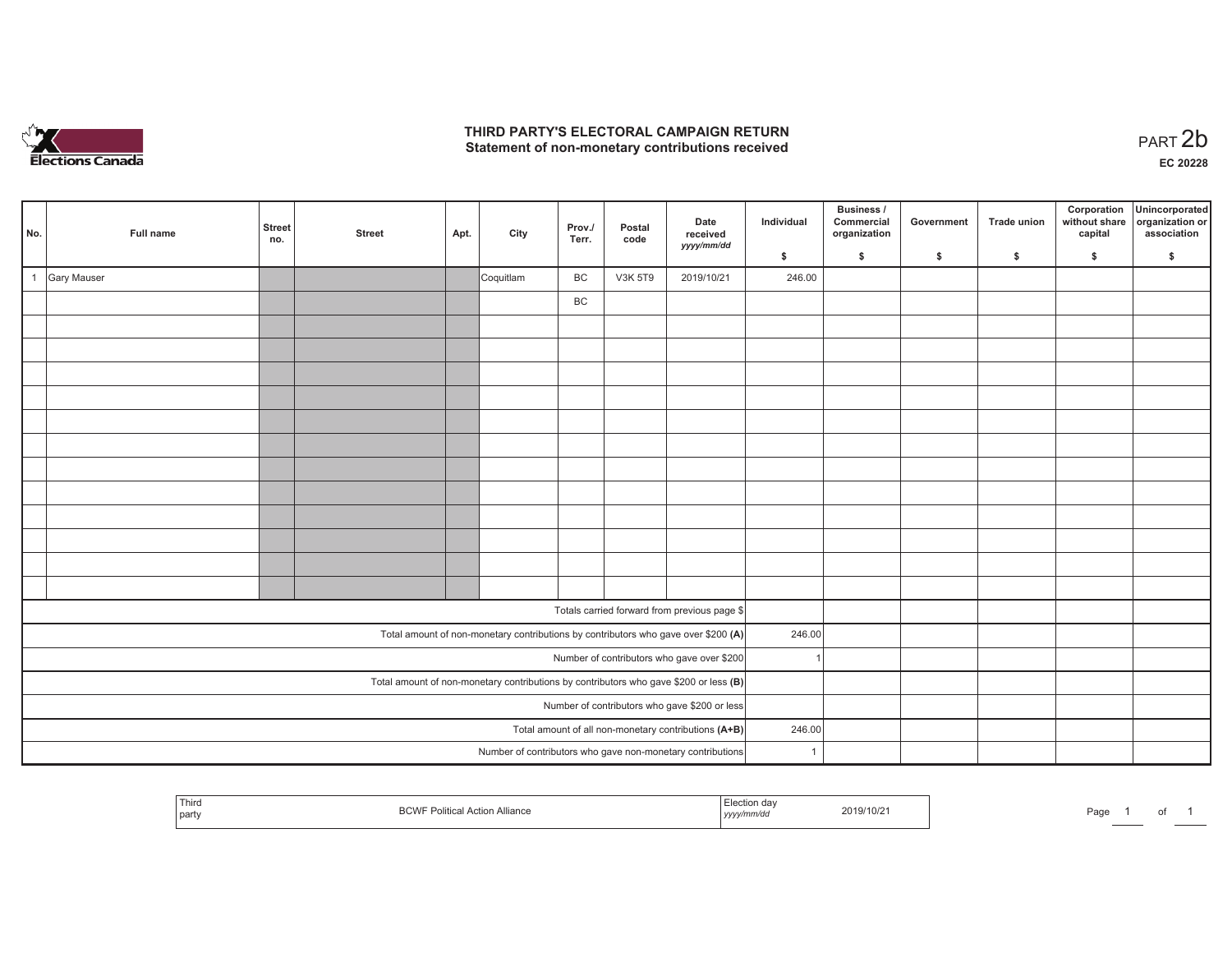

### **THIRD PARTY'S ELECTORAL CAMPAIGN RETURN STATE:** PARTY'S ELECTORAL CAMPAIGN RETURN<br>
Statement of operating loans received

**EC 20228**

|     |           |               |               |      |      |                 |                |                                                                   |            | Business /                 |            |                    | Corporation | Unincorporated                               |
|-----|-----------|---------------|---------------|------|------|-----------------|----------------|-------------------------------------------------------------------|------------|----------------------------|------------|--------------------|-------------|----------------------------------------------|
| No. | Full name | Street<br>no. | <b>Street</b> | Apt. | City | Prov./<br>Terr. | Postal<br>code | Date<br>received                                                  | Individual | Commercial<br>organization | Government | <b>Trade union</b> | capital     | without share organization or<br>association |
|     |           |               |               |      |      |                 |                | yyyy/mm/dd                                                        | \$         | \$                         | \$         | $\sqrt{2}$         | \$          | \$                                           |
|     |           |               |               |      |      |                 |                |                                                                   |            |                            |            |                    |             |                                              |
|     |           |               |               |      |      |                 |                |                                                                   |            |                            |            |                    |             |                                              |
|     |           |               |               |      |      |                 |                |                                                                   |            |                            |            |                    |             |                                              |
|     |           |               |               |      |      |                 |                |                                                                   |            |                            |            |                    |             |                                              |
|     |           |               |               |      |      |                 |                |                                                                   |            |                            |            |                    |             |                                              |
|     |           |               |               |      |      |                 |                |                                                                   |            |                            |            |                    |             |                                              |
|     |           |               |               |      |      |                 |                |                                                                   |            |                            |            |                    |             |                                              |
|     |           |               |               |      |      |                 |                |                                                                   |            |                            |            |                    |             |                                              |
|     |           |               |               |      |      |                 |                |                                                                   |            |                            |            |                    |             |                                              |
|     |           |               |               |      |      |                 |                |                                                                   |            |                            |            |                    |             |                                              |
|     |           |               |               |      |      |                 |                |                                                                   |            |                            |            |                    |             |                                              |
|     |           |               |               |      |      |                 |                |                                                                   |            |                            |            |                    |             |                                              |
|     |           |               |               |      |      |                 |                |                                                                   |            |                            |            |                    |             |                                              |
|     |           |               |               |      |      |                 |                |                                                                   |            |                            |            |                    |             |                                              |
|     |           |               |               |      |      |                 |                | Totals carried forward from previous page \$                      |            |                            |            |                    |             |                                              |
|     |           |               |               |      |      |                 |                | Total amount of loans by lenders who provided over \$200 (A)      |            |                            |            |                    |             |                                              |
|     |           |               |               |      |      |                 |                | Number of lenders who provided over \$200                         |            |                            |            |                    |             |                                              |
|     |           |               |               |      |      |                 |                | Total amount of loans by lenders who provided \$200 or less $(B)$ |            |                            |            |                    |             |                                              |
|     |           |               |               |      |      |                 |                | Number of lenders who provided \$200 or less                      |            |                            |            |                    |             |                                              |
|     |           |               |               |      |      |                 |                | Total amount of all loans (A+B)                                   |            |                            |            |                    |             |                                              |
|     |           |               |               |      |      |                 |                | Number of all lenders who provided loans                          |            |                            |            |                    |             |                                              |

| Third<br>$D$ $N$<br>Action<br><b>Alliance</b><br>BUVVI<br>l party | 019/10/2<br>, <i>yyyy</i><br>the contract of the contract of the contract of the contract of the contract of | Page |
|-------------------------------------------------------------------|--------------------------------------------------------------------------------------------------------------|------|
|-------------------------------------------------------------------|--------------------------------------------------------------------------------------------------------------|------|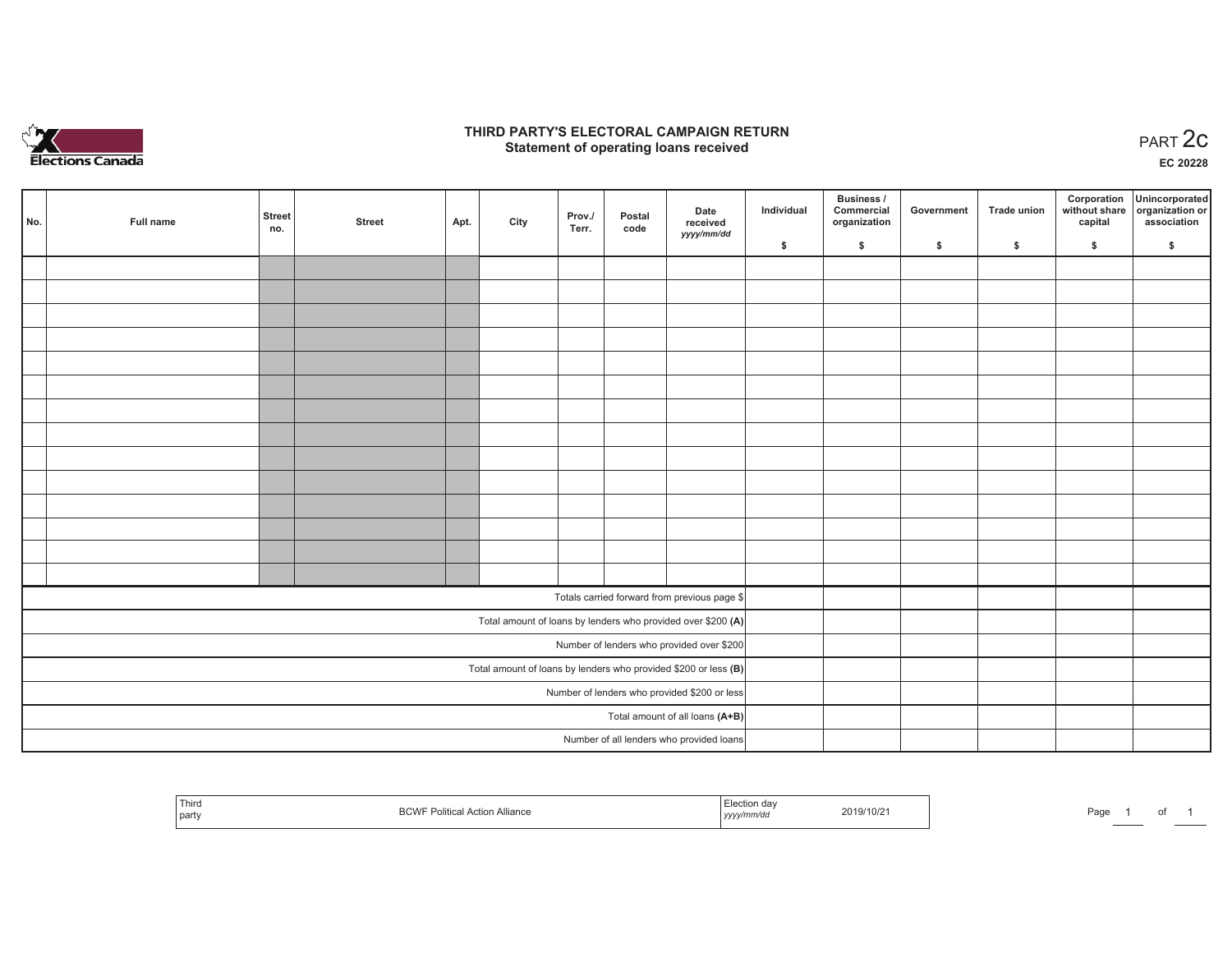# **Elections Canada**

## **THIRD PARTY'S ELECTORAL CAMPAIGN RETURN Summary of inflows**

| PART <sub>2d</sub> |
|--------------------|
| EC 20228           |

٦

| No.          | Type of contributor / lender                 | Non-monetary<br><b>Monetary</b><br>contributions<br>contributions<br>(Part 2b)<br>(Part 2a) |        | Loans<br>(Part 2c) | <b>Total</b> | Number of<br>contributors and<br>lenders |
|--------------|----------------------------------------------|---------------------------------------------------------------------------------------------|--------|--------------------|--------------|------------------------------------------|
|              |                                              | \$                                                                                          | \$     | \$                 | \$           |                                          |
| 1.           | Individuals                                  | 3,811.00                                                                                    | 246.00 |                    | 4,057.00     |                                          |
| 2.           | Businesses / Commercial organizations        |                                                                                             |        |                    |              |                                          |
| 3.           | Governments                                  |                                                                                             |        |                    |              |                                          |
| 4.           | Trade unions                                 |                                                                                             |        |                    |              |                                          |
| 5.           | Corporations without share capital           |                                                                                             |        |                    |              |                                          |
| 6.           | Unincorporated organizations or associations | 6,225.00                                                                                    |        |                    | 6,225.00     |                                          |
| 7.           | Total (items 1 to 6)                         | 10,036.00                                                                                   | 246.00 |                    | 10,282.00    | 12                                       |
| <b>Total</b> |                                              |                                                                                             |        |                    |              |                                          |
| 8.           | Amount of third party's resources used       |                                                                                             |        |                    | 35,324.43    |                                          |
| 9.           | Grand total (items 7 and 8)                  | 9,840.00                                                                                    | 246.00 |                    | 45,606.43    | 12                                       |

| ' Third<br>party | っへいに<br>Alliance<br>Action<br>. Politica' | dai.<br>:lection<br>.<br>.<br>vv/mm/dd<br>1/1/1<br>,,,, | 3/10/2 |
|------------------|-------------------------------------------|---------------------------------------------------------|--------|
|------------------|-------------------------------------------|---------------------------------------------------------|--------|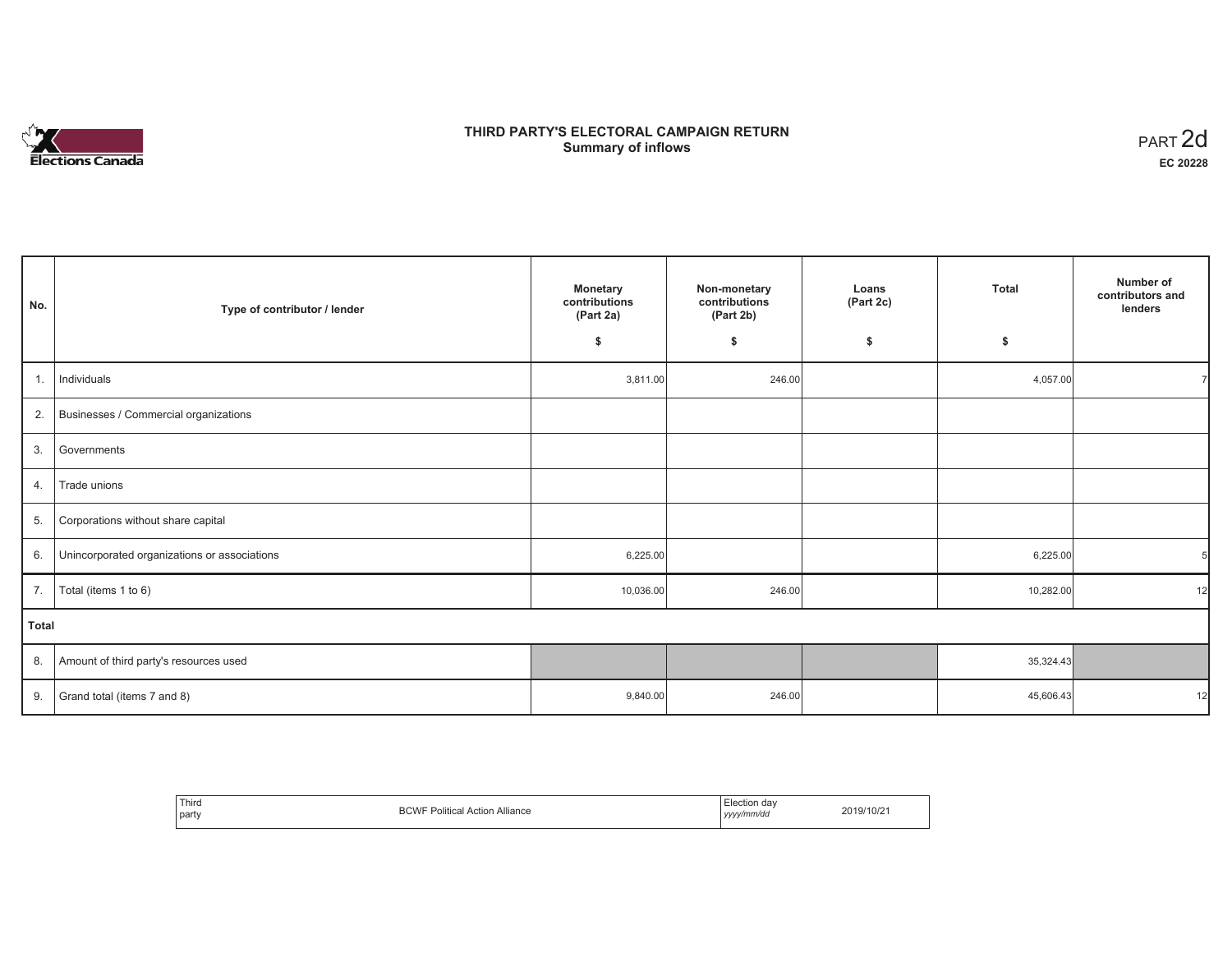

## **THIRD PARTY'S ELECTORAL CAMPAIGN RETURN Statement of expenses incurred for regulated activities that take place during the pre-election period**  *(Only applicable to a fixed-date general election)*

 $_{\sf PART}$ 3a **EC 20228**

For a list of expense types, expense categories and expense subcategories, refer to Annex II in the Instructions.

| No.            | Date<br>incurred<br>yyyy/mm/dd | <b>ED Code</b><br>(if applicable) | Supplier                   | <b>Expense type</b>  | Expense<br>category | Expense<br>subcategory | <b>Starting date</b><br>of activity,<br>advertisement<br>or survey<br>yyyy/mm/dd | <b>Ending date</b><br>of activity,<br>advertisement<br>or survey<br>yyyy/mm/dd | Place of activity or<br>advertisement        | <b>Expense amount</b><br>\$ |
|----------------|--------------------------------|-----------------------------------|----------------------------|----------------------|---------------------|------------------------|----------------------------------------------------------------------------------|--------------------------------------------------------------------------------|----------------------------------------------|-----------------------------|
| 6              | 2019/09/18                     | 59-029                            | <b>Grand Forks Gazette</b> | Election advertising | Print media         | Newspaper              | 2019/09/25                                                                       | 2019/10/16                                                                     | Grand Forks, Christina                       | 2,459.40                    |
|                |                                |                                   |                            |                      |                     |                        |                                                                                  |                                                                                | Lake, Greenwood                              |                             |
|                |                                |                                   |                            |                      |                     |                        |                                                                                  |                                                                                | Midway, Rock Creek,                          |                             |
|                |                                |                                   |                            |                      |                     |                        |                                                                                  |                                                                                | Estimated 15% mailed to                      |                             |
|                |                                |                                   |                            |                      |                     |                        |                                                                                  |                                                                                | the rest of B.C.                             |                             |
| $\overline{7}$ | 2019/09/20                     | 59-005                            | The Okanagan               | Election advertising | Print media         | Newspaer               | 2019/09/24                                                                       | 2019/09/25                                                                     | Kelowna BC region                            | 4,620.00                    |
|                |                                | 59-029                            |                            |                      |                     |                        |                                                                                  |                                                                                |                                              |                             |
| 8              | 2019/09/23                     | 59-013                            | Kamloops this Week         | Election advertising | Print media         | Newspaper              | 2019/09/25                                                                       | 2019/10/11                                                                     | Kelowna BC region                            | 2,912.18                    |
| 9              | 2019/09/24                     |                                   | Filipino Post              | Election advertising | Print media         | Newspaper              | 2019/10/03                                                                       | 2019/10/17                                                                     | Greater Vancouver region                     | 3,093.30                    |
| 10             | 2019/09/30                     |                                   | Sing Tao                   | Election advertising | Print media         | Newspaper              | 2019/10/04                                                                       | 2019/10/20                                                                     | Greater Vancouver region                     | 7,812.00                    |
| 11             | 2019/09/30                     |                                   | <b>Westminster Savings</b> | Office               | bank charges        | bank charges           | 2019/09/11                                                                       | 2019/09/30                                                                     | Coquitlam                                    | 1.50                        |
|                |                                |                                   |                            |                      |                     |                        |                                                                                  |                                                                                |                                              |                             |
|                |                                |                                   |                            |                      |                     |                        |                                                                                  |                                                                                |                                              |                             |
|                |                                |                                   |                            |                      |                     |                        |                                                                                  |                                                                                |                                              |                             |
|                |                                |                                   |                            |                      |                     |                        |                                                                                  |                                                                                |                                              |                             |
|                |                                |                                   |                            |                      |                     |                        |                                                                                  |                                                                                |                                              |                             |
|                |                                |                                   |                            |                      |                     |                        |                                                                                  |                                                                                |                                              |                             |
|                |                                |                                   |                            |                      |                     |                        |                                                                                  |                                                                                | Totals carried forward from previous page \$ | 11,320.74                   |
|                |                                |                                   |                            |                      |                     |                        |                                                                                  |                                                                                | Total \$                                     | 32,219.12                   |

| Third<br>∖ pan |  | .<br>,,,,, | 19/10/2<br>the contract of the contract of the contract of | .<br>'au |  |  |  |
|----------------|--|------------|------------------------------------------------------------|----------|--|--|--|
|----------------|--|------------|------------------------------------------------------------|----------|--|--|--|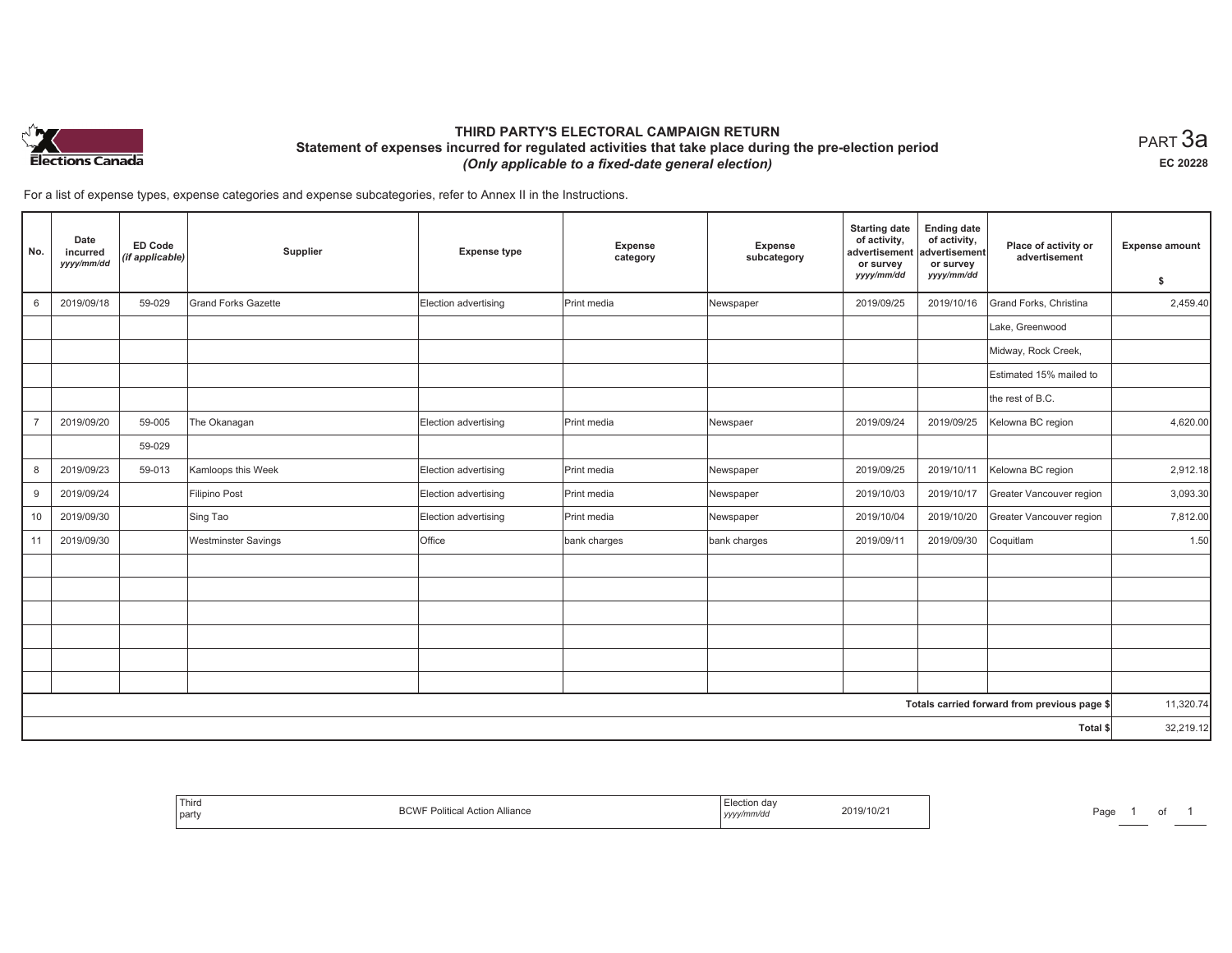

# **THIRD PARTY'S ELECTORAL CAMPAIGN RETURN Statement of expenses incurred for regulated activities that take place during the election period**<br>PART  $3\mathsf{b}$

**EC 20228**

For a list of expense types, expense categories and expense subcategories, refer to Annex II in the Instructions.

| No.            | Date<br>incurred<br>yyyy/mm/dd | <b>ED Code</b><br>(if applicable) | Supplier                                                           | <b>Expense type</b>            | Expense<br>category | Expense<br>subcategory      | <b>Starting date</b><br>of activity,<br>advertisement<br>or survey<br>yyyy/mm/dd | <b>Ending date</b><br>of activity,<br>advertisement<br>or survey<br>yyyy/mm/dd | Place of activity or<br>advertisement        | <b>Expense amount</b><br>\$ |
|----------------|--------------------------------|-----------------------------------|--------------------------------------------------------------------|--------------------------------|---------------------|-----------------------------|----------------------------------------------------------------------------------|--------------------------------------------------------------------------------|----------------------------------------------|-----------------------------|
|                | 2019/09/11                     | 59-005                            | The Okanagan                                                       | Election adertising            | Print media         | Newspaper                   | 2019/09/14                                                                       | 2019/09/18                                                                     | Kelowna BC Region                            | 4,620.00                    |
| $\overline{2}$ | 2019/09/12                     | 59-017                            | <b>Lillooet News</b>                                               |                                |                     |                             | 2019/09/18                                                                       | 2019/10/16                                                                     | Lillooet-Bridge River                        | 2,951.35                    |
|                |                                |                                   |                                                                    |                                |                     |                             |                                                                                  |                                                                                | Valley-Fraser Canyon                         |                             |
|                |                                |                                   |                                                                    |                                |                     |                             |                                                                                  |                                                                                | Estimated 8% mailed to                       |                             |
|                |                                |                                   |                                                                    |                                |                     |                             |                                                                                  |                                                                                | rest of B.C                                  |                             |
| 3              | 2019/09/13                     | 59-029                            | <b>Grand Forks Gazette</b>                                         | Election adertising            | Print media         | Newspaper                   | 2019/09/18                                                                       | 2019/09/18                                                                     | Grand Forks, Christina                       | 614.85                      |
|                |                                |                                   |                                                                    |                                |                     |                             |                                                                                  |                                                                                | Lake, Greenwood,                             |                             |
|                |                                |                                   |                                                                    |                                |                     |                             |                                                                                  |                                                                                | Midway, Rock Creek                           |                             |
|                |                                |                                   |                                                                    |                                |                     |                             |                                                                                  |                                                                                | Estimated 15% mailed                         |                             |
|                |                                |                                   |                                                                    |                                |                     |                             |                                                                                  |                                                                                | to rest of B.C                               |                             |
| $\overline{4}$ | 2019/09/11                     |                                   | <b>Gary Mauser</b>                                                 | Home office expense allocation | Office              | Overhead expense allocation | 2019/09/11                                                                       | 2019/10/21                                                                     | 419 Fernhurst Place                          | 246.00                      |
|                |                                |                                   |                                                                    |                                |                     |                             |                                                                                  |                                                                                | Coquitlam, BC, V3K 5T9                       |                             |
| 5              | 2019/09/17                     | 59-001                            | Maple Ridge Pitt Meadows News; Langley Advance Election adertising |                                | Print Media         | Newspaper                   | 2019/09/20                                                                       | 2019/09/20                                                                     | Fraser Valley, BC                            | 2,888.54                    |
|                |                                | 59-012                            | Times; Mission City Record, Abbotsford News                        |                                |                     |                             |                                                                                  |                                                                                |                                              |                             |
|                |                                | 59-017                            |                                                                    |                                |                     |                             |                                                                                  |                                                                                |                                              |                             |
|                |                                |                                   |                                                                    |                                |                     |                             |                                                                                  |                                                                                |                                              |                             |
|                |                                |                                   |                                                                    |                                |                     |                             |                                                                                  |                                                                                |                                              |                             |
|                |                                |                                   |                                                                    |                                |                     |                             |                                                                                  |                                                                                | Totals carried forward from previous page \$ |                             |
|                |                                |                                   |                                                                    |                                |                     |                             |                                                                                  |                                                                                | Total \$                                     | 11,320.74                   |

| lection day<br>2019/10/21<br>Action Alliance<br>Political.<br>0 ب<br>, yyyy/mm/dd |
|-----------------------------------------------------------------------------------|
|-----------------------------------------------------------------------------------|